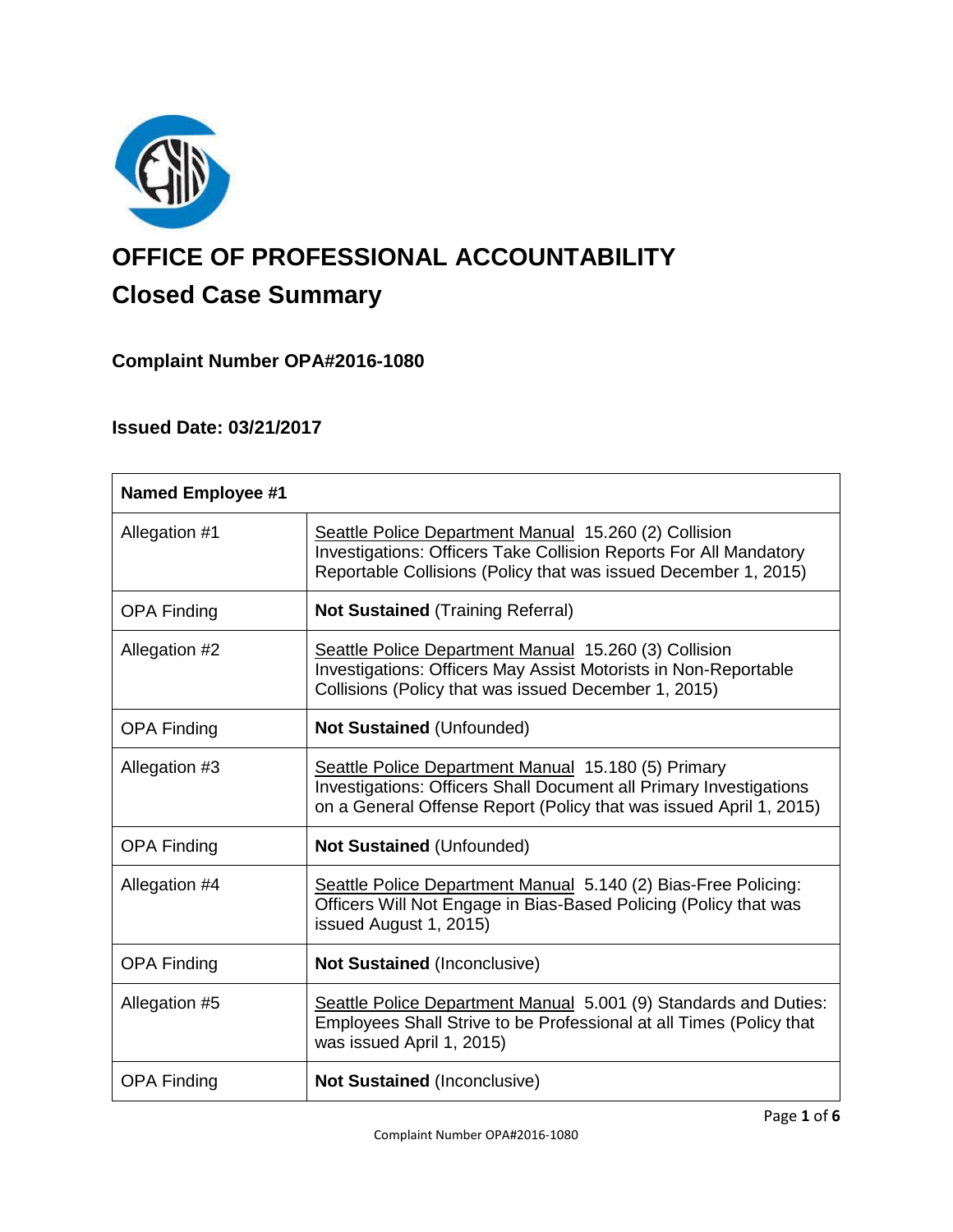| Allegation #6           | Seattle Police Department Manual 5.001 (13) Standards and<br>Duties: Retaliation is prohibited (Policy that was issued April 1,<br>2015) |
|-------------------------|------------------------------------------------------------------------------------------------------------------------------------------|
| <b>OPA Finding</b>      | <b>Not Sustained (Inconclusive)</b>                                                                                                      |
| <b>Final Discipline</b> | N/A                                                                                                                                      |

| <b>Named Employee #2</b> |                                                                                                                                                              |  |
|--------------------------|--------------------------------------------------------------------------------------------------------------------------------------------------------------|--|
| Allegation #1            | Seattle Police Department Manual 5.140 (2) Bias-Free Policing:<br>Officers Will Not Engage in Bias-Based Policing (Policy that was<br>issued August 1, 2015) |  |
| <b>OPA Finding</b>       | <b>Not Sustained (Inconclusive)</b>                                                                                                                          |  |
| <b>Final Discipline</b>  | N/A                                                                                                                                                          |  |

| Named Employee #3       |                                                                                                                                                                                                                                         |
|-------------------------|-----------------------------------------------------------------------------------------------------------------------------------------------------------------------------------------------------------------------------------------|
| Allegation #1           | Seattle Police Department Manual 5.100 (III. A. 1.) Operations<br>Bureau Individual Responsibilities: Patrol Sergeant:<br>Responsibilities: Direct supervision of police officers, including:<br>(Policy that was issued July 20, 2010) |
| <b>OPA Finding</b>      | <b>Not Sustained (Inconclusive)</b>                                                                                                                                                                                                     |
| Allegation #2           | Seattle Police Department Manual 5.100 (III. B. 6.) Operations<br>Bureau Individual Responsibilities: Patrol Sergeant: Field<br>Supervision: Reports (Policy that was issued July 20, 2010)                                             |
| <b>OPA Finding</b>      | <b>Not Sustained (Inconclusive)</b>                                                                                                                                                                                                     |
| <b>Final Discipline</b> | N/A                                                                                                                                                                                                                                     |

## **INCIDENT SYNOPSIS**

The complainants attempted to obtain a copy of a collision report.

## **COMPLAINT**

The complainants alleged Named Employee #1 failed to conduct a thorough investigation and never completed a collision report. Upon review by OPA there appeared to be possible bias by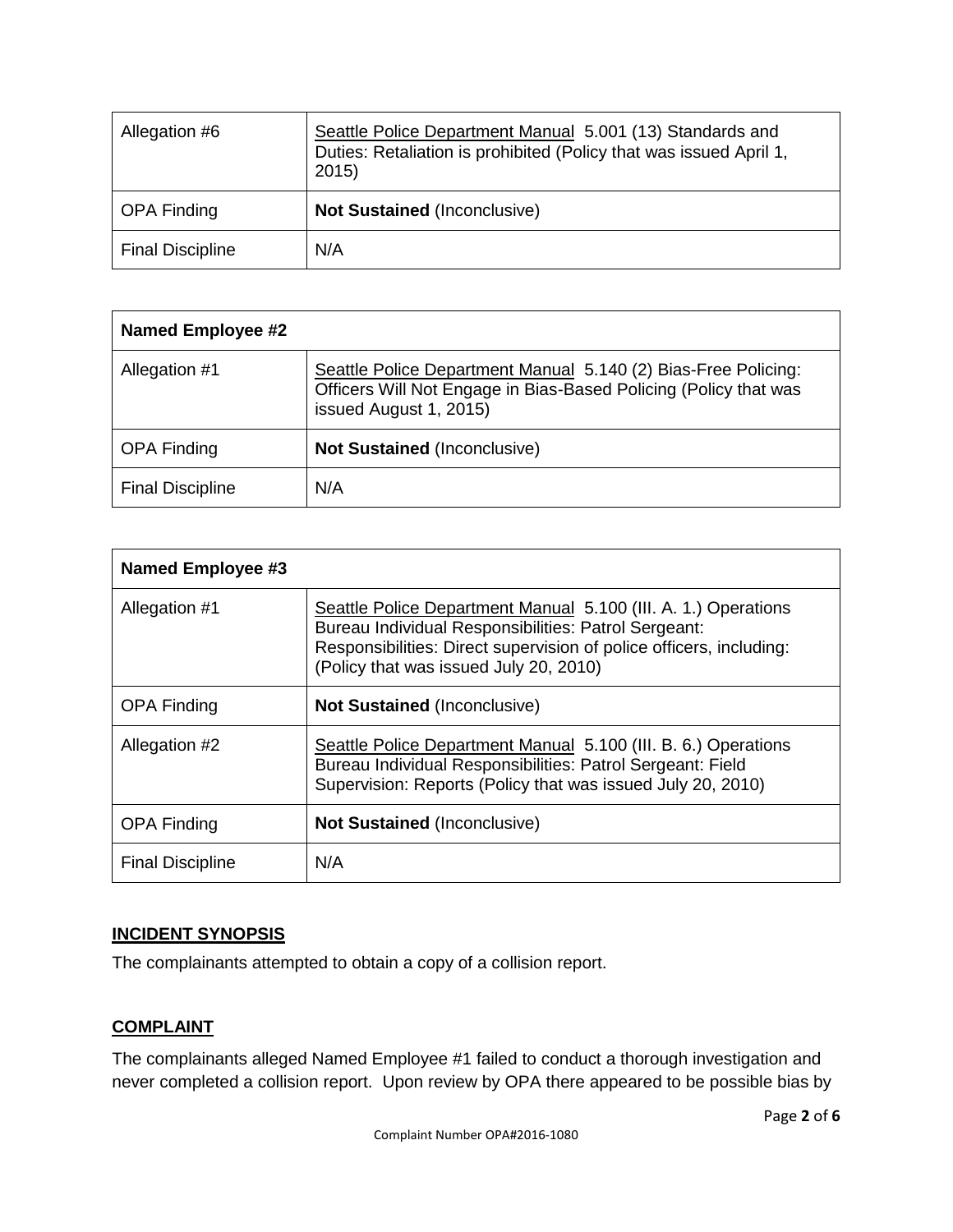Named Employees #1 and #2 against the complainant who was the subject of the vehicle collision, based on his nationality and inability to speak English. Neither Named Employee #1 nor Named Employee #2 conducted a thorough interview of the complainant and seemed almost dismissive of his perspective. An additional allegation by one of the complainants was brought up during the intake interview with OPA that Named Employee #1 called him and was rude and unprofessional after the complainant had written an email asking for the report again. The Named Employee's Supervisor (Named Employee #3) was added with allegations given that the complaint attempted to contact him to get the collision report.

## **INVESTIGATION**

The OPA investigation included the following actions:

- 1. Review of the complaint
- 2. Review of In-Car Videos (ICV)
- 3. Search for and review of all relevant records and other evidence
- 4. Interviews of SPD employees

## **ANALYSIS AND CONCLUSION**

The evidence supported the conclusion that Named Employee #1 took expected steps to complete a Collision Report (PTCR) beginning while at the scene. He gathered the information required for the report and provided the parties with a General Offense Report (GOR) number. He arranged for his assist officer, Named Employee #2, to take care of the impound of the complainant's vehicle and prepare the Impound Supplemental that went with his PTCR. OPA was unable to determine what happened to the original PTCR Named Employee #1 authored. In June of 2016, Named Employee #1 was notified the PTCR was missing. He told OPA he was hoping it would turn up. In July of 2016, Named Employee #1 indicated that rewriting the report was a possibility. However, he did not do this until September of 2016, eighteen days after OPA sent Named Employee #1 notification of this complaint. The record was clear that SPD lacks an adequate system to track, locate or verify lost reports. The review and approval process has several places in it where a report could get lost. With this in mind, it was possible that Named Employee #1 completed the PTCR in question the same day as the collision and it was subsequently lost. However, once Named Employee #1 was aware towards the end of July that the PTCR could not be located, he should have gone ahead and written a replacement report. Waiting until the whole matter generated an OPA complaint was not consistent with the values and mission of SPD. Given Named Employee #1's experience and training, he should have realized the inconvenience and even financial hardship placed on people involved in vehicle collisions when they are unable to proceed with an insurance claim because the police cannot provide the parties with a PTCR.

The evidence supported the conclusion that the collision connected with this incident was one that required reporting. As such, simply facilitating the exchange of information between the parties was not an option in this case.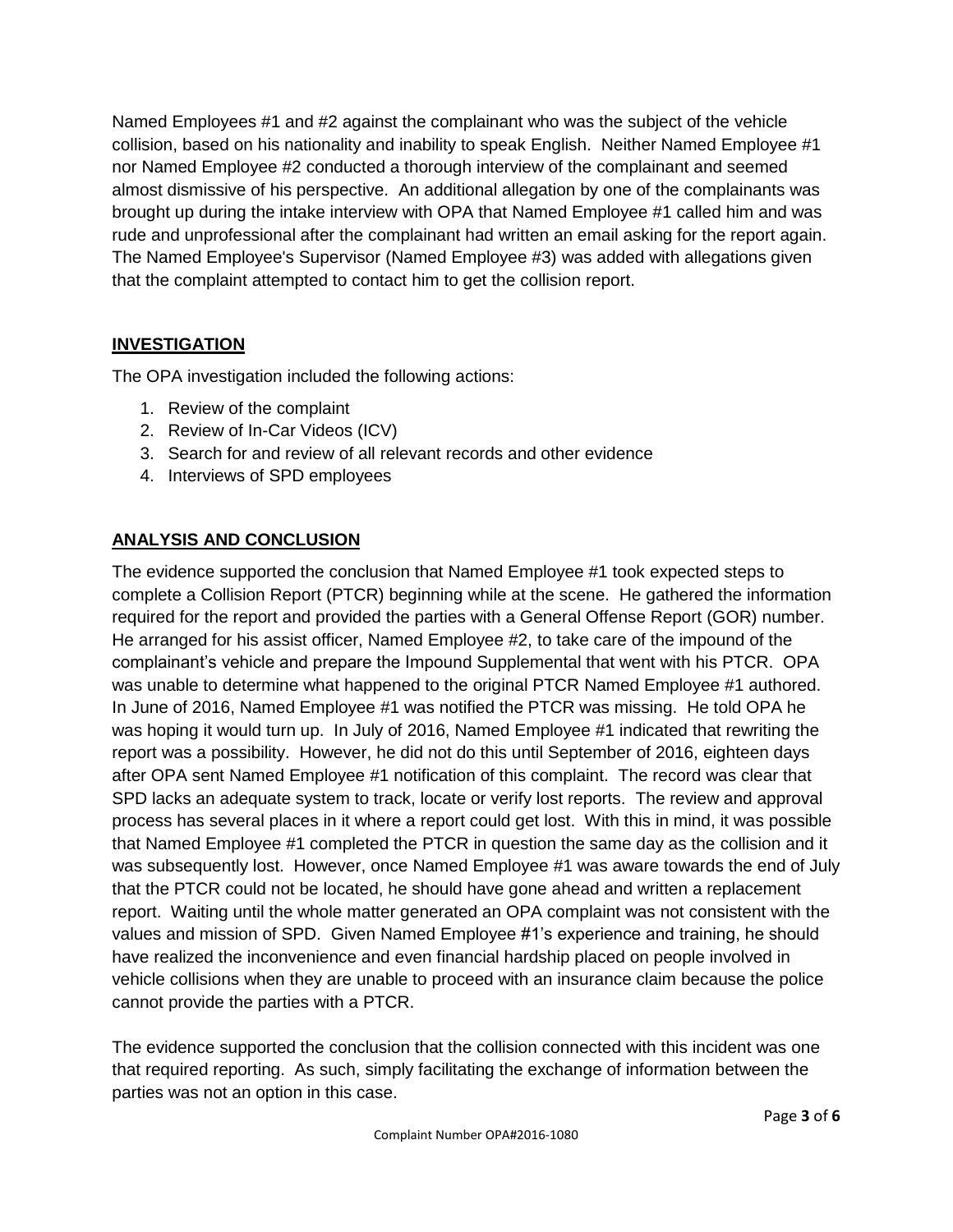The evidence supported the conclusion that Named Employee #1 obtained a GOR number and eventually completed a PTCR.

There was not a preponderance of evidence to show whether or not, and if so to what extent, Named Employee #1 allowed any possible bias regarding the complainant's race or nationality to influence how he (Named Employee #1) handled the call, how much time and to what extent he interviewed both parties to the collision, his decision not to issue a citation to the driver of the vehicle that collided with the complainant's vehicle, and whether or not he (Named Employee #1) wrote a PTCR. Named Employee #1's statements to others about the complainant possibly "faking" his injury seemed to indicate he (Named Employee #1) quickly formed a negative opinion about the complainant. This opinion may have influenced how Named Employee #1 interacted with the complainant and the actions or lack of action Named Employee #1 took to complete his collision investigation and report. However, based on the evidence from this investigation, there was no preponderance to either prove or disprove that Named Employee #1's negative conclusions about the complainant and/or Named Employee #1's actions related to this matter were motivated by bias.

There was not a preponderance of evidence to show how Named Employee #1 spoke with the witness when he called him in August, 2016. Named Employee #1 and the person he spoke with on the phone had differing accounts of what was said and the tone in which it was said.

There was not a preponderance of evidence to show whether or not, and if so to what extent, Named Employee #2 allowed any possible bias regarding the complainant's race or nationality to influence how she (Named Employee #2) interacted with the complainant or the other driver at the scene. However, as the assisting officer Named Employee #2 did not make decisions regarding how to handle the call, what sort of report to write, or if a citation should be issued. Based on the evidence from this investigation, there was no preponderance to either prove or disprove the allegation that Named Employee #2's actions related to this matter were motivated by bias.

There was not a preponderance of evidence to show whether or not Named Employee #3 knew or should have known if Named Employee #1 completed and turned in a PTCR related to this incident.

There was not a preponderance of evidence to show whether or not Named Employee #3 reviewed an original PTCR submitted by Named Employee #1 in April, 2016.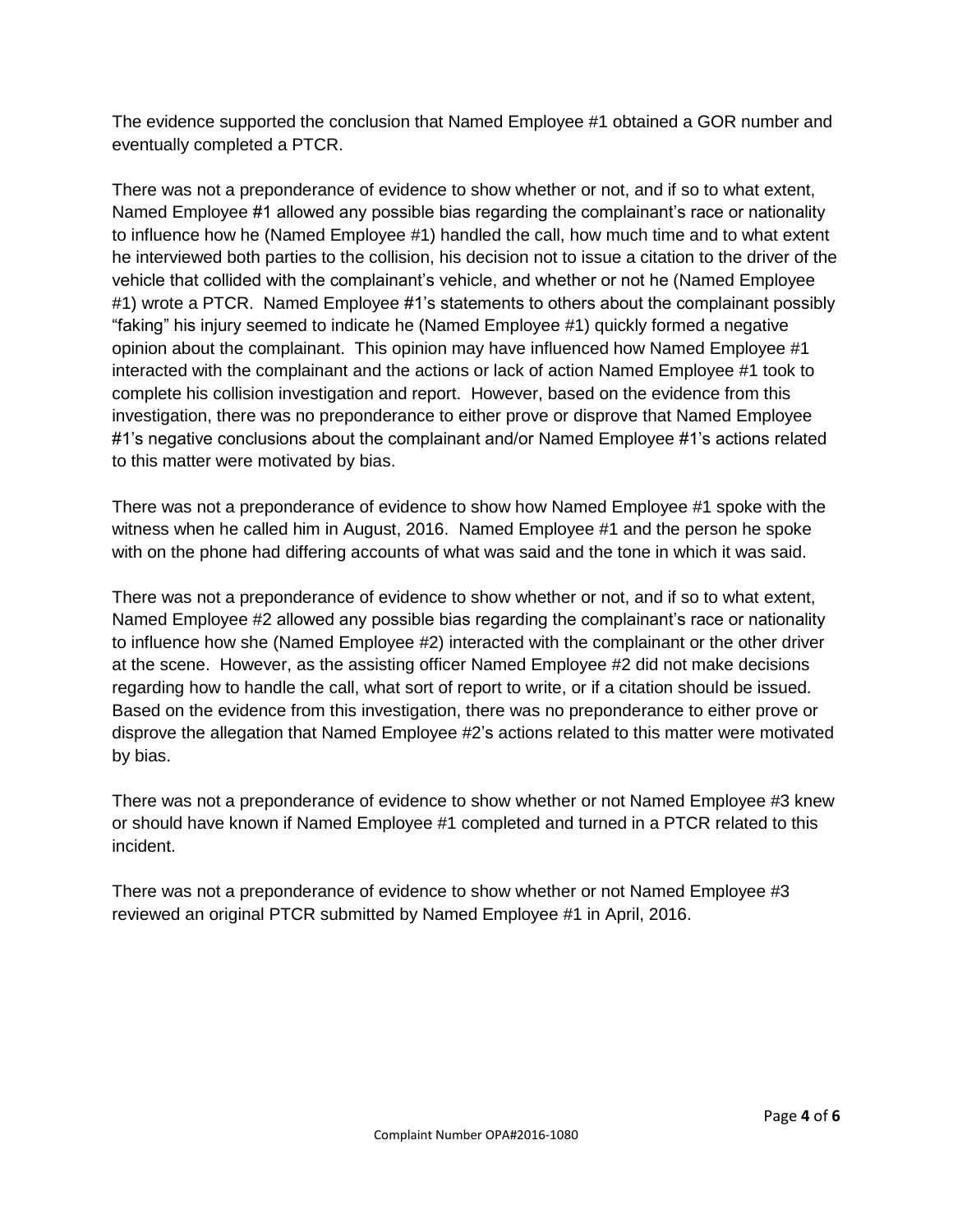## **FINDINGS**

#### **Named Employee #1**

#### Allegation #1

The evidence showed that the Named Employee would benefit from additional training. Therefore a finding of **Not Sustained** (Training Referral) was issued for *Collision Investigations: Officers Take Collision Reports For All Mandatory Reportable Collisions.*

**Required Training:** Named Employee #1 should receive clear counseling and direction from his supervisor regarding their expectations of him in the area of public service and timely responses to reasonable requests for him to perform tasks well within his responsibility.

#### Allegation #2

A preponderance of the evidence showed that simply facilitating the exchange of information between the parties was not an option in this case. Therefore a finding of **Not Sustained** (Unfounded) was issued for *Collision Investigations: Officers May Assist Motorists in Non-Reportable Collisions.*

#### Allegation #3

A preponderance of the evidence supported the conclusion that Named Employee #1 obtained a GOR number and eventually completed a PTCR. Therefore a finding of **Not Sustained** (Unfounded) was issued for *Primary Investigations: Officers Shall Document all Primary Investigations on a General Offense Report.*

#### Allegation #4

There was not a preponderance of the evidence either supporting or refuting the allegation. Therefore a finding of **Not Sustained** (Inconclusive) was issued for *Bias-Free Policing: Officers Will Not Engage in Bias-Based Policing.*

#### Allegation #5

There was not a preponderance of the evidence either supporting or refuting the allegation. Therefore a finding of **Not Sustained** (Inconclusive) was issued for *Standards and Duties: Employees Shall Strive to be Professional at all Times.*

#### Allegation #6

There was not a preponderance of the evidence either supporting or refuting the allegation. Therefore a finding of **Not Sustained** (Inconclusive) was issued for *Standards and Duties: Retaliation is prohibited.*

#### **Named Employee #2**

#### Allegation #1

There was not a preponderance of the evidence either supporting or refuting the allegation. Therefore a finding of **Not Sustained** (Inconclusive) was issued for *Bias-Free Policing: Officers Will Not Engage in Bias-Based Policing.*